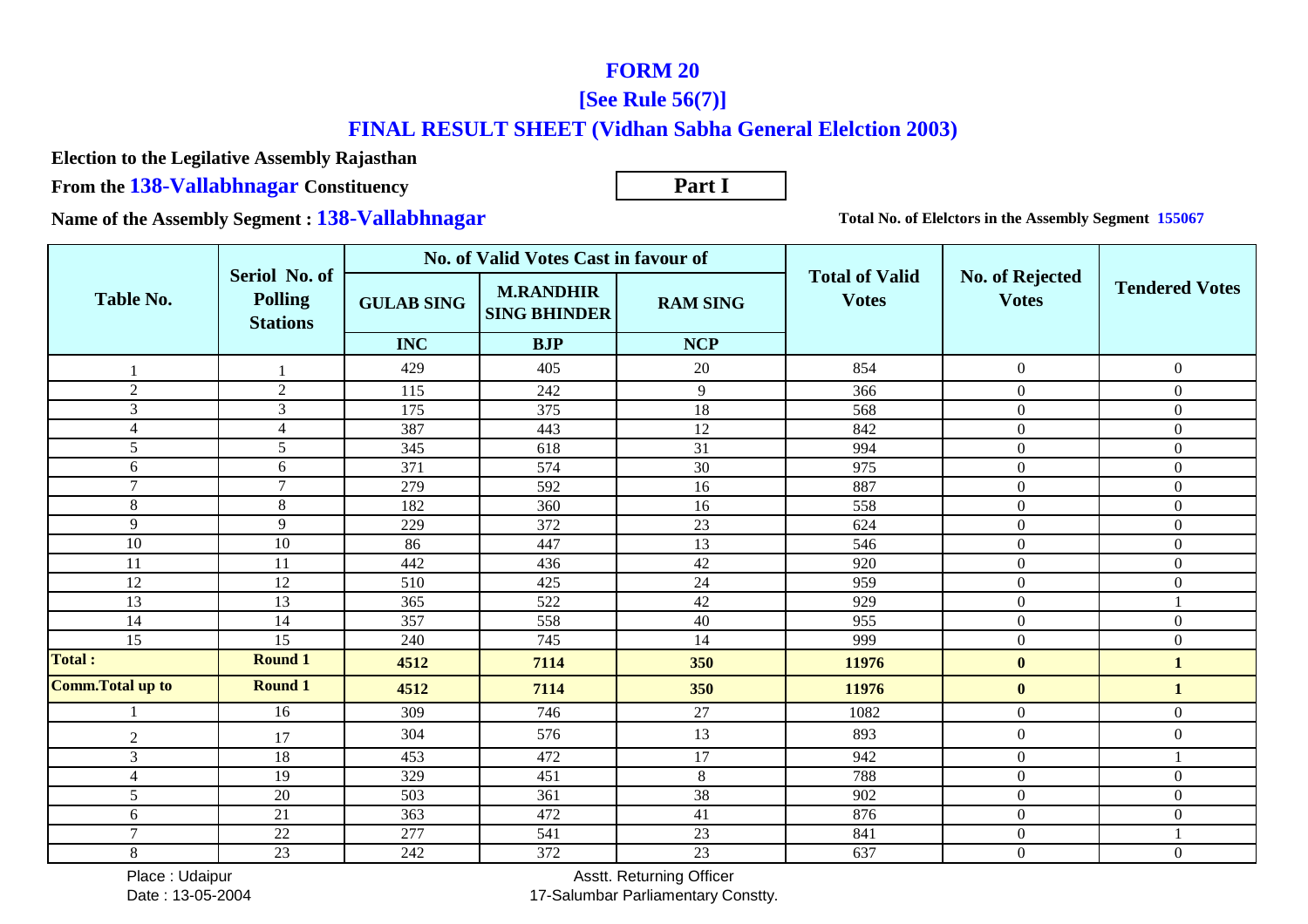|                          |                                                    |                   | No. of Valid Votes Cast in favour of    |                 |                                       |                                 |                         |
|--------------------------|----------------------------------------------------|-------------------|-----------------------------------------|-----------------|---------------------------------------|---------------------------------|-------------------------|
| <b>Table No.</b>         | Seriol No. of<br><b>Polling</b><br><b>Stations</b> | <b>GULAB SING</b> | <b>M.RANDHIR</b><br><b>SING BHINDER</b> | <b>RAM SING</b> | <b>Total of Valid</b><br><b>Votes</b> | No. of Rejected<br><b>Votes</b> | <b>Tendered Votes</b>   |
|                          |                                                    | <b>INC</b>        | <b>BJP</b>                              | <b>NCP</b>      |                                       |                                 |                         |
| $\overline{9}$           | $\overline{24}$                                    | 348               | 530                                     | 19              | 897                                   | $\boldsymbol{0}$                | $\mathbf{0}$            |
| 10                       | 25                                                 | 520               | 325                                     | 44              | 889                                   | $\mathbf{0}$                    | $\overline{0}$          |
| $\overline{11}$          | 26                                                 | 305               | 411                                     | 28              | 744                                   | $\mathbf{0}$                    | $\mathbf{0}$            |
| 12                       | 27                                                 | 195               | 652                                     | $\overline{35}$ | 882                                   | $\mathbf{0}$                    | $\overline{0}$          |
| 13                       | 28                                                 | 236               | 564                                     | 21              | 821                                   | $\boldsymbol{0}$                | $\Omega$                |
| 14                       | 29                                                 | 459               | 280                                     | 49              | 788                                   | $\mathbf{0}$                    | $\Omega$                |
| $\overline{15}$          | 30                                                 | 252               | 440                                     | 11              | 703                                   | $\mathbf{0}$                    | $\overline{2}$          |
| <b>Total:</b>            | <b>Round 2</b>                                     | 5095              | 7193                                    | 397             | 12685                                 | $\mathbf{0}$                    | $\overline{\mathbf{4}}$ |
| <b>Comm. Total up to</b> | <b>Round 2</b>                                     | 9607              | 14307                                   | 747             | 24661                                 | $\bf{0}$                        | 5                       |
|                          | 31                                                 | 213               | 373                                     | $\overline{24}$ | 610                                   | $\boldsymbol{0}$                | $\overline{0}$          |
| $\sqrt{2}$               | $32\,$                                             | 285               | 702                                     | 24              | 1011                                  | $\boldsymbol{0}$                | $\mathbf{1}$            |
| $\mathfrak{Z}$           | 33                                                 | 364               | 614                                     | 19              | 997                                   | $\boldsymbol{0}$                | $\mathbf{0}$            |
| $\overline{4}$           | 34                                                 | 247               | 547                                     | $\overline{17}$ | 811                                   | $\boldsymbol{0}$                | $\overline{0}$          |
| 5                        | 35                                                 | 99                | 379                                     | $\overline{8}$  | 486                                   | $\mathbf{0}$                    | $\overline{0}$          |
| 6                        | $\overline{36}$                                    | $\overline{305}$  | 466                                     | $\overline{21}$ | 792                                   | $\mathbf{0}$                    | $\Omega$                |
| $\overline{7}$           | $\overline{37}$                                    | 384               | 476                                     | 25              | 885                                   | $\mathbf{0}$                    | $\boldsymbol{0}$        |
| $8\,$                    | $\overline{38}$                                    | 327               | 594                                     | 36              | 957                                   | $\boldsymbol{0}$                | $\overline{2}$          |
| 9                        | 39                                                 | 173               | 518                                     | 19              | 710                                   | $\mathbf{0}$                    | $\mathbf{0}$            |
| $\overline{10}$          | 40                                                 | 125               | 501                                     | 22              | 648                                   | $\boldsymbol{0}$                | $\mathbf{0}$            |
| 11                       | $\overline{41}$                                    | 268               | 374                                     | $\overline{10}$ | 652                                   | $\mathbf{0}$                    | $\overline{0}$          |
| 12                       | 42                                                 | 132               | 464                                     | 11              | 607                                   | $\boldsymbol{0}$                | $\overline{0}$          |
| 13                       | 43                                                 | 498               | 602                                     | $\overline{58}$ | 1158                                  | $\mathbf{0}$                    | $\mathbf{0}$            |
| 14                       | 44                                                 | 530               | 498                                     | 48              | 1076                                  | $\boldsymbol{0}$                | $\overline{2}$          |
| $\overline{15}$          | 45                                                 | 336               | 545                                     | 27              | $\overline{908}$                      | $\mathbf{0}$                    | $\overline{0}$          |
| <b>Total:</b>            | <b>Round 3</b>                                     | 4286              | 7653                                    | 369             | 12308                                 | $\mathbf{0}$                    | 5                       |
| <b>Comm. Total up to</b> | <b>Round 3</b>                                     | 13893             | 21960                                   | 1116            | 36969                                 | $\bf{0}$                        | 10                      |
|                          | $\overline{46}$                                    | 219               | 176                                     | $\overline{31}$ | 426                                   | $\boldsymbol{0}$                | $\mathbf{0}$            |
| $\overline{2}$           | 47                                                 | 262               | 760                                     | 19              | 1041                                  | $\boldsymbol{0}$                | $\overline{0}$          |
| 3                        | 48                                                 | 331               | 229                                     | $\overline{19}$ | $\overline{579}$                      | $\mathbf{0}$                    | $\overline{0}$          |
| $\overline{4}$           | 49                                                 | 118               | 650                                     | $\overline{27}$ | 795                                   | $\boldsymbol{0}$                | $\overline{0}$          |
| 5                        | 50                                                 | 115               | 665                                     | 27              | 807                                   | $\mathbf{0}$                    | $\mathbf{0}$            |
| $6\,$                    | $\overline{51}$                                    | 251               | 671                                     | 12              | 934                                   | $\boldsymbol{0}$                | $\mathbf{1}$            |
| $\overline{7}$           | 52                                                 | 114               | 620                                     | 28              | 762                                   | $\mathbf{0}$                    | $\boldsymbol{0}$        |
| $8\,$                    | $\overline{53}$                                    | 451               | 575                                     | $\overline{48}$ | 1074                                  | $\boldsymbol{0}$                | $\overline{0}$          |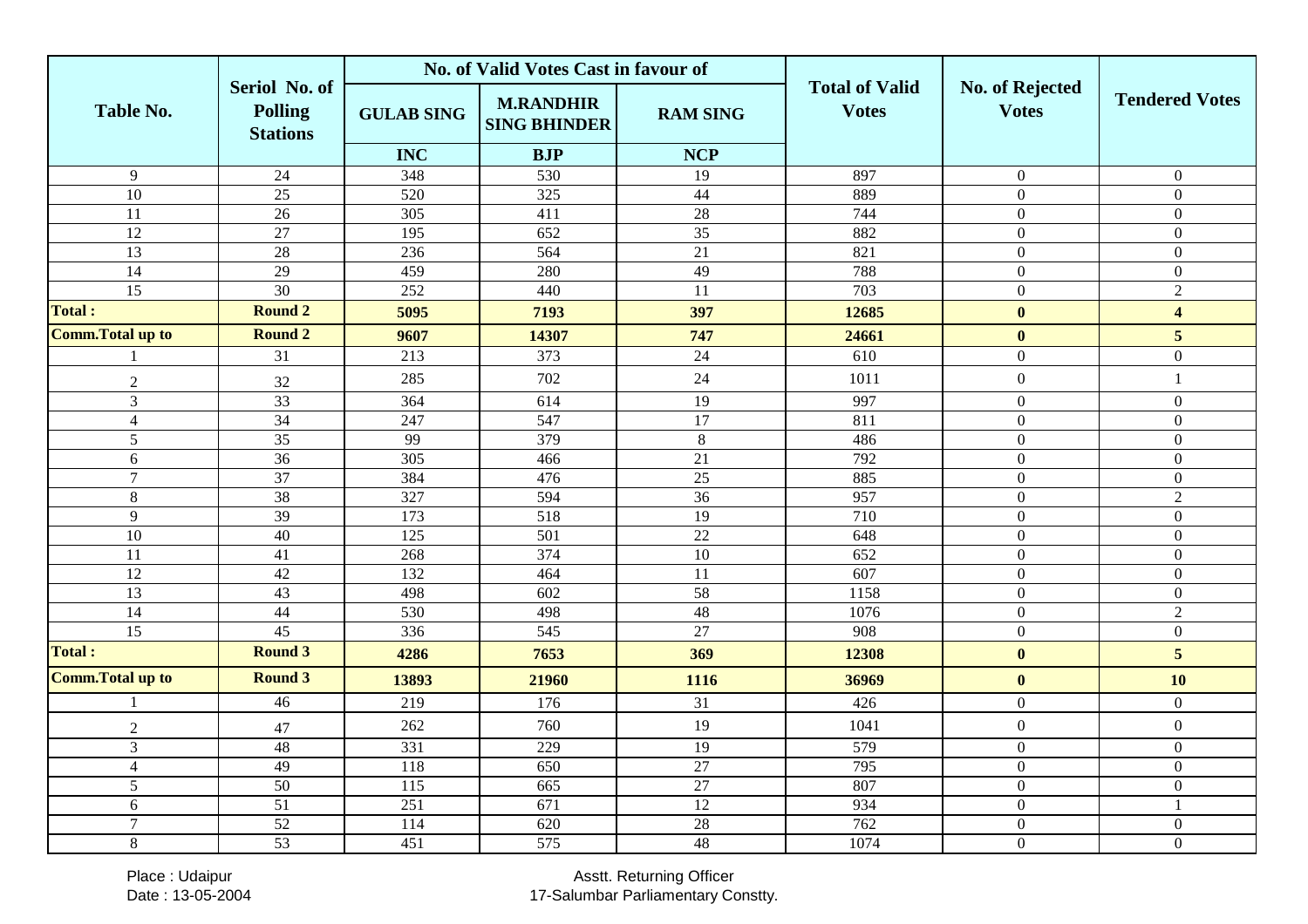|                          |                                                    |                   | No. of Valid Votes Cast in favour of    |                 |                                       |                                        |                       |
|--------------------------|----------------------------------------------------|-------------------|-----------------------------------------|-----------------|---------------------------------------|----------------------------------------|-----------------------|
| <b>Table No.</b>         | Seriol No. of<br><b>Polling</b><br><b>Stations</b> | <b>GULAB SING</b> | <b>M.RANDHIR</b><br><b>SING BHINDER</b> | <b>RAM SING</b> | <b>Total of Valid</b><br><b>Votes</b> | <b>No. of Rejected</b><br><b>Votes</b> | <b>Tendered Votes</b> |
|                          |                                                    | <b>INC</b>        | <b>BJP</b>                              | <b>NCP</b>      |                                       |                                        |                       |
| $\overline{9}$           | $\overline{54}$                                    | 167               | 498                                     | 2               | 667                                   | $\overline{0}$                         | $\theta$              |
| 10                       | $\overline{55}$                                    | 338               | 188                                     | 26              | 552                                   | $\mathbf{0}$                           | $\overline{0}$        |
| $\overline{11}$          | 56                                                 | 104               | 158                                     | $\overline{9}$  | 271                                   | $\overline{0}$                         | $\overline{0}$        |
| 12                       | 57                                                 | 128               | 304                                     | 12              | 444                                   | $\boldsymbol{0}$                       | $\overline{0}$        |
| $\overline{13}$          | 58                                                 | 280               | 284                                     | $\overline{20}$ | 584                                   | $\mathbf{0}$                           | $\mathbf{0}$          |
| $\overline{14}$          | 59                                                 | 189               | 166                                     | $\overline{7}$  | 362                                   | $\mathbf{0}$                           | $\overline{0}$        |
| $\overline{15}$          | 60                                                 | 161               | 522                                     | 37              | 720                                   | $\mathbf{0}$                           | $\overline{0}$        |
| <b>Total:</b>            | <b>Round 4</b>                                     | 3228              | 6466                                    | 324             | 10018                                 | $\bf{0}$                               | $\mathbf{1}$          |
| <b>Comm. Total up to</b> | <b>Round 4</b>                                     | 17121             | 28426                                   | 1440            | 46987                                 | $\bf{0}$                               | 11                    |
|                          | 61                                                 | 183               | 385                                     | 15              | 583                                   | $\mathbf{0}$                           | $\boldsymbol{0}$      |
| $\sqrt{2}$               | $\overline{62}$                                    | 397               | 456                                     | 31              | 884                                   | $\mathbf{0}$                           | $\overline{0}$        |
| $\mathfrak{Z}$           | 63                                                 | 219               | 482                                     | 19              | 720                                   | $\boldsymbol{0}$                       | $\overline{0}$        |
| $\overline{4}$           | 64                                                 | 257               | 439                                     | 23              | 719                                   | $\boldsymbol{0}$                       | $\overline{0}$        |
| 5                        | 65                                                 | 290               | 743                                     | 18              | 1051                                  | $\mathbf{0}$                           | $\overline{2}$        |
| 6                        | 66                                                 | 256               | 747                                     | 31              | 1034                                  | $\mathbf{0}$                           | $\mathbf{1}$          |
| $\overline{7}$           | 67                                                 | 308               | 663                                     | 34              | 1005                                  | $\overline{0}$                         | $\overline{0}$        |
| $\,8\,$                  | 68                                                 | 198               | 488                                     | 23              | 709                                   | $\mathbf{0}$                           | $\overline{0}$        |
| $\overline{9}$           | 69                                                 | 260               | 69                                      | $\overline{7}$  | 336                                   | $\mathbf{0}$                           | $\mathbf{0}$          |
| 10                       | 70                                                 | 150               | $\overline{115}$                        | $\overline{9}$  | 274                                   | $\mathbf{0}$                           | $\Omega$              |
| $\overline{11}$          | 71                                                 | $\overline{92}$   | 357                                     | 6               | 455                                   | $\mathbf{0}$                           |                       |
| 12                       | 72                                                 | 221               | $\overline{533}$                        | 15              | 769                                   | $\mathbf{0}$                           | $\overline{0}$        |
| $\overline{13}$          | 73                                                 | 176               | 443                                     | $\overline{20}$ | 639                                   | $\mathbf{0}$                           | $\mathbf{0}$          |
| $\overline{14}$          | 74                                                 | 214               | 943                                     | 36              | 1193                                  | $\boldsymbol{0}$                       | $\mathbf{1}$          |
| 15                       | 75                                                 | 198               | 604                                     | 23              | 825                                   | $\boldsymbol{0}$                       | $\overline{c}$        |
| <b>Total:</b>            | <b>Round 5</b>                                     | 3419              | 7467                                    | 310             | 11196                                 | $\mathbf{0}$                           | $\overline{7}$        |
| <b>Comm. Total up to</b> | <b>Round 5</b>                                     | 20540             | 35893                                   | 1750            | 58183                                 | $\boldsymbol{0}$                       | 18                    |
|                          | 76                                                 | 349               | 515                                     | $\overline{19}$ | 883                                   | $\mathbf{0}$                           | $\mathbf{0}$          |
| $\sqrt{2}$               | 77                                                 | 309               | 508                                     | $18\,$          | 835                                   | $\boldsymbol{0}$                       | $\overline{0}$        |
| $\mathfrak{Z}$           | 78                                                 | 267               | 115                                     | $\overline{9}$  | 391                                   | $\boldsymbol{0}$                       | $\overline{0}$        |
| $\overline{4}$           | 79                                                 | 209               | 181                                     | $8\,$           | 398                                   | $\boldsymbol{0}$                       | $\overline{0}$        |
| $\overline{5}$           | 80                                                 | 148               | 232                                     | 6               | 386                                   | $\boldsymbol{0}$                       | $\Omega$              |
| 6                        | 81                                                 | 167               | 239                                     | $\overline{9}$  | 415                                   | $\mathbf{0}$                           | $\overline{0}$        |
| $\overline{7}$           | 82                                                 | $\overline{26}$   | 679                                     | 13              | 718                                   | $\overline{0}$                         | $\mathbf{0}$          |
| $8\,$                    | 83                                                 | 167               | 618                                     | 20              | 805                                   | $\boldsymbol{0}$                       | $\mathbf{0}$          |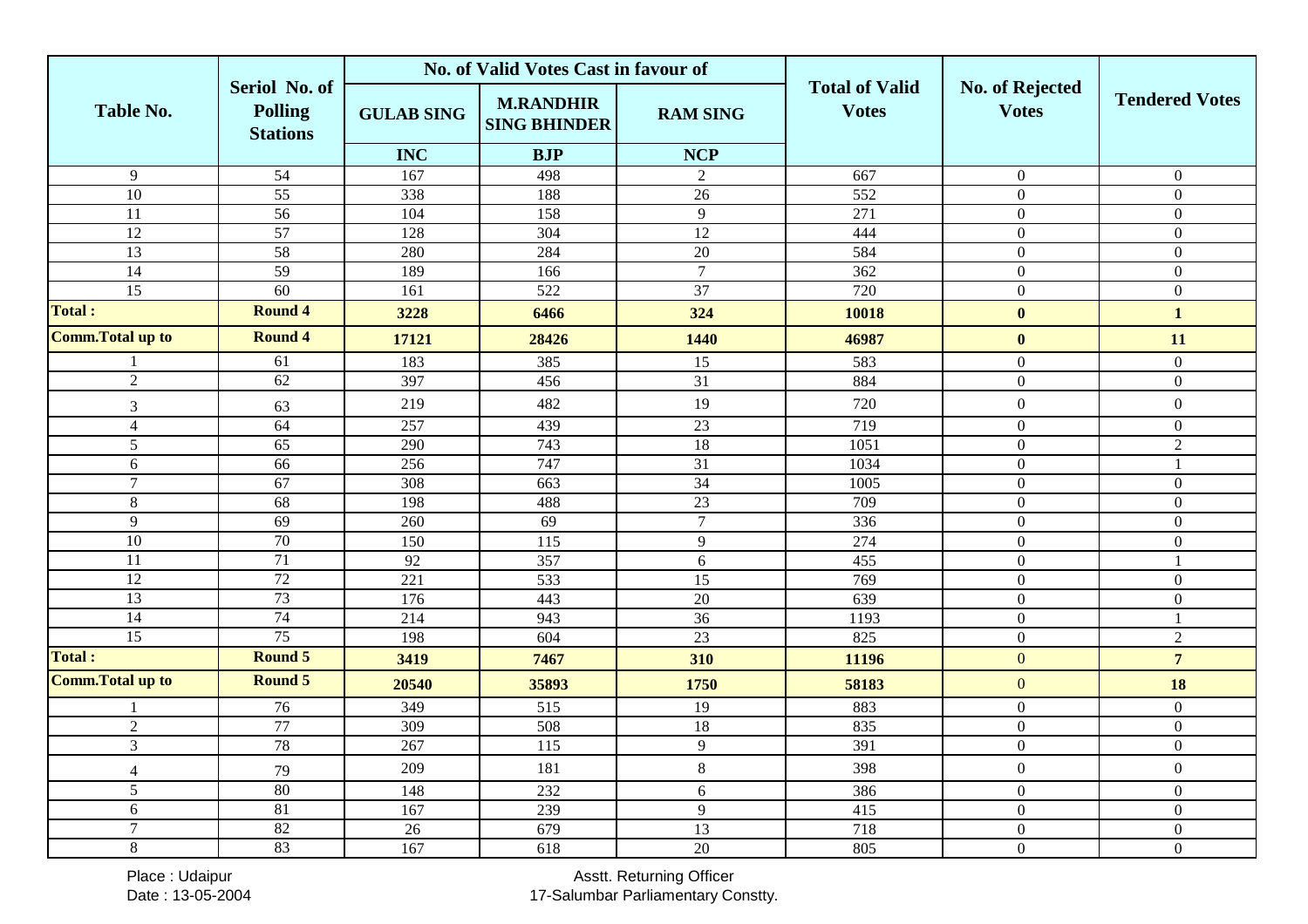|                          |                                                    |                   | No. of Valid Votes Cast in favour of    |                 |                                       |                                        |                       |
|--------------------------|----------------------------------------------------|-------------------|-----------------------------------------|-----------------|---------------------------------------|----------------------------------------|-----------------------|
| <b>Table No.</b>         | Seriol No. of<br><b>Polling</b><br><b>Stations</b> | <b>GULAB SING</b> | <b>M.RANDHIR</b><br><b>SING BHINDER</b> | <b>RAM SING</b> | <b>Total of Valid</b><br><b>Votes</b> | <b>No. of Rejected</b><br><b>Votes</b> | <b>Tendered Votes</b> |
|                          |                                                    | <b>INC</b>        | <b>BJP</b>                              | <b>NCP</b>      |                                       |                                        |                       |
| $\overline{9}$           | 84                                                 | 182               | 826                                     | 28              | 1036                                  | $\boldsymbol{0}$                       | $\overline{0}$        |
| 10                       | 85                                                 | 251               | 512                                     | 10              | 773                                   | $\mathbf{0}$                           | $\overline{0}$        |
| $\overline{11}$          | 86                                                 | 361               | 388                                     | 12              | 761                                   | $\overline{0}$                         | $\overline{0}$        |
| 12                       | 87                                                 | 289               | 934                                     | 32              | 1255                                  | $\mathbf{0}$                           | $\Omega$              |
| 13                       | 88                                                 | 120               | 196                                     | 6               | 322                                   | $\mathbf{0}$                           | $\mathbf{0}$          |
| $\overline{14}$          | 89                                                 | 236               | $\overline{505}$                        | $\overline{24}$ | 765                                   | $\boldsymbol{0}$                       | $\mathbf{0}$          |
| $\overline{15}$          | 90                                                 | 232               | 461                                     | 20              | 713                                   | $\boldsymbol{0}$                       | $\overline{0}$        |
| <b>Total:</b>            | <b>Round 6</b>                                     | 3313              | 6909                                    | 234             | 10456                                 | $\boldsymbol{0}$                       | $\bf{0}$              |
| <b>Comm.Total up to</b>  | Round 6                                            | 23853             | 42802                                   | 1984            | 68639                                 | $\mathbf{0}$                           | 18                    |
|                          | 91                                                 | 171               | 211                                     | 19              | 401                                   | $\mathbf{0}$                           | $\mathbf{0}$          |
| $\overline{2}$           | 92                                                 | 308               | 404                                     | 19              | 731                                   | $\mathbf{0}$                           | $\overline{0}$        |
| $\mathfrak{Z}$           | 93                                                 | 293               | 535                                     | 32              | 860                                   | $\mathbf{0}$                           | $\overline{0}$        |
| $\overline{4}$           | 94                                                 | 331               | 603                                     | 25              | 959                                   | $\mathbf{0}$                           | $\overline{0}$        |
| 5                        | 95                                                 | 354               | 514                                     | 18              | 886                                   | $\boldsymbol{0}$                       | $\overline{0}$        |
| 6                        | 96                                                 | 182               | 364                                     | 15              | 561                                   | $\mathbf{0}$                           | $\overline{0}$        |
| $\overline{7}$           | 97                                                 | 311               | 504                                     | $\overline{30}$ | 845                                   | $\mathbf{0}$                           | $\overline{0}$        |
| $\,8\,$                  | 98                                                 | 185               | 391                                     | 17              | 593                                   | $\boldsymbol{0}$                       | $\overline{0}$        |
| $\overline{9}$           | 99                                                 | 216               | 343                                     | $\overline{19}$ | 578                                   | $\boldsymbol{0}$                       | $\mathbf{0}$          |
| 10                       | 100                                                | 247               | 558                                     | $\overline{30}$ | 835                                   | $\mathbf{0}$                           | $\mathbf{0}$          |
| 11                       | 101                                                | 121               | 440                                     | 14              | 575                                   | $\mathbf{0}$                           | $\overline{0}$        |
| $\overline{12}$          | 102                                                | $\overline{115}$  | 413                                     | $\overline{7}$  | $\overline{535}$                      | $\mathbf{0}$                           | $\overline{0}$        |
| $\overline{13}$          | 103                                                | 197               | 703                                     | 24              | 924                                   | $\boldsymbol{0}$                       | $\overline{0}$        |
| $\overline{14}$          | 104                                                | 574               | 209                                     | 40              | 823                                   | $\mathbf{0}$                           | $\overline{0}$        |
| $\overline{15}$          | 105                                                | 242               | 575                                     | 18              | 835                                   | $\mathbf{0}$                           | $\mathbf{1}$          |
| <b>Total:</b>            | <b>Round 7</b>                                     | 3847              | 6767                                    | 327             | 10941                                 | $\mathbf{0}$                           | $\mathbf{1}$          |
| <b>Comm. Total up to</b> | <b>Round 7</b>                                     | 27700             | 49569                                   | 2311            | 79580                                 | $\mathbf{0}$                           | 19                    |
|                          | 106                                                | $\overline{512}$  | 421                                     | $\overline{15}$ | 948                                   | $\mathbf{0}$                           | $\mathbf{0}$          |
| $\overline{2}$           | 107                                                | 262               | 645                                     | 18              | 925                                   | $\mathbf{0}$                           | $\mathbf{0}$          |
| $\overline{3}$           | 108                                                | 291               | 578                                     | 17              | 886                                   | $\mathbf{0}$                           | -1                    |
| $\overline{4}$           | 109                                                | 309               | 650                                     | $28\,$          | 987                                   | $\boldsymbol{0}$                       | $\mathbf{0}$          |
| 5                        | 110                                                | 278               | 667                                     | 12              | 957                                   | $\mathbf{0}$                           | $\Omega$              |
| 6                        | $\overline{111}$                                   | 349               | 450                                     | 10              | 809                                   | $\mathbf{0}$                           | $\overline{0}$        |
| $\overline{7}$           | 112                                                | 431               | 476                                     | 36              | 943                                   | $\mathbf{0}$                           | $\mathbf{0}$          |
| $8\,$                    | 113                                                | 296               | 628                                     | $\overline{24}$ | 948                                   | $\mathbf{0}$                           | $\overline{0}$        |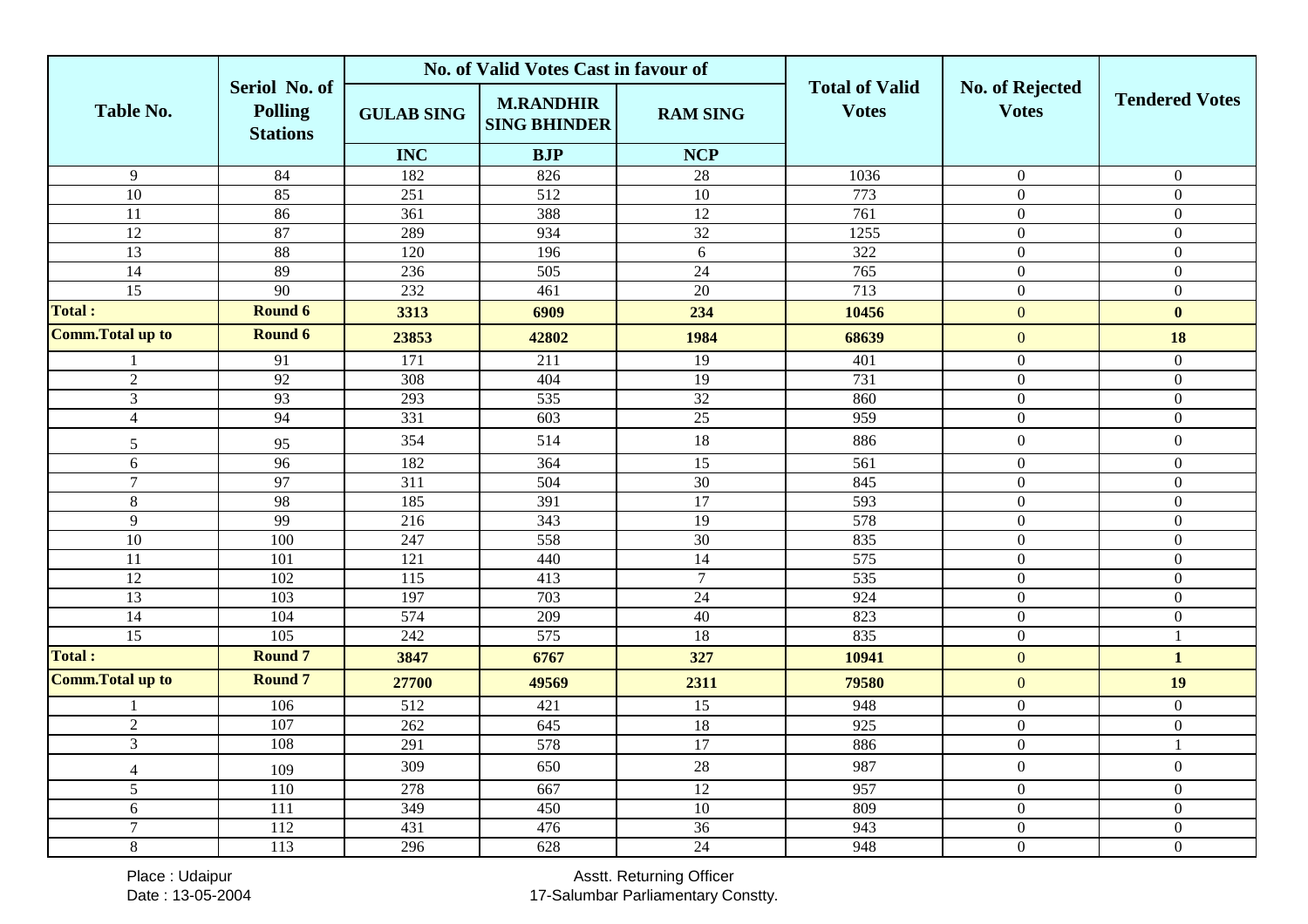|                          |                                                    |                   | No. of Valid Votes Cast in favour of    |                 |                                       |                                        |                       |
|--------------------------|----------------------------------------------------|-------------------|-----------------------------------------|-----------------|---------------------------------------|----------------------------------------|-----------------------|
| <b>Table No.</b>         | Seriol No. of<br><b>Polling</b><br><b>Stations</b> | <b>GULAB SING</b> | <b>M.RANDHIR</b><br><b>SING BHINDER</b> | <b>RAM SING</b> | <b>Total of Valid</b><br><b>Votes</b> | <b>No. of Rejected</b><br><b>Votes</b> | <b>Tendered Votes</b> |
|                          |                                                    | <b>INC</b>        | <b>BJP</b>                              | <b>NCP</b>      |                                       |                                        |                       |
| $\overline{9}$           | 114                                                | 221               | 445                                     | 16              | 682                                   | $\boldsymbol{0}$                       | $\overline{0}$        |
| 10                       | 115                                                | 358               | 624                                     | 30              | 1012                                  | $\mathbf{0}$                           | $\overline{0}$        |
| $\overline{11}$          | 116                                                | 72                | 639                                     | 33              | 744                                   | $\overline{0}$                         | $\overline{2}$        |
| 12                       | 117                                                | 241               | 386                                     | 30              | 657                                   | $\mathbf{0}$                           | $\overline{4}$        |
| 13                       | 118                                                | 117               | 527                                     | 23              | 667                                   | $\mathbf{0}$                           | $\overline{0}$        |
| $\overline{14}$          | 119                                                | 322               | 482                                     | $\overline{61}$ | 865                                   | $\mathbf{0}$                           | $\mathbf{0}$          |
| $\overline{15}$          | 120                                                | 172               | 266                                     | 19              | 457                                   | $\mathbf{0}$                           | $\overline{0}$        |
| <b>Total:</b>            | <b>Round 8</b>                                     | 4231              | 7884                                    | 372             | 12487                                 | $\boldsymbol{0}$                       | $\overline{7}$        |
| <b>Comm.Total up to</b>  | <b>Round 8</b>                                     | 31931             | 57453                                   | 2683            | 92067                                 | $\mathbf{0}$                           | 26                    |
|                          | 121                                                | 148               | 205                                     | 15              | 368                                   | $\boldsymbol{0}$                       | $\overline{0}$        |
| $\overline{2}$           | 122                                                | 67                | 505                                     | $\overline{13}$ | 585                                   | $\mathbf{0}$                           | $\mathbf{0}$          |
| $\mathfrak{Z}$           | 123                                                | 305               | 344                                     | 27              | 676                                   | $\boldsymbol{0}$                       | $\overline{0}$        |
| $\overline{4}$           | 124                                                | 154               | 362                                     | 21              | 537                                   | $\mathbf{0}$                           | $\overline{0}$        |
| 5                        | 125                                                | 24                | 521                                     | $\overline{10}$ | $\overline{555}$                      | $\mathbf{0}$                           | $\overline{0}$        |
| 6                        | 126                                                | $\overline{12}$   | 725                                     | 16              | 753                                   | $\mathbf{0}$                           | $\overline{0}$        |
| $\overline{7}$           | 127                                                | 241               | 449                                     | $\overline{30}$ | 720                                   | $\mathbf{0}$                           | $\overline{0}$        |
| $\,8\,$                  | 128                                                | 169               | 642                                     | 32              | 843                                   | $\mathbf{0}$                           | $\overline{0}$        |
| $\overline{9}$           | 129                                                | 335               | 266                                     | $\overline{37}$ | 638                                   | $\boldsymbol{0}$                       | $\mathbf{0}$          |
| 10                       | 130                                                | 69                | 134                                     | $5\overline{)}$ | 208                                   | $\mathbf{0}$                           | $\mathbf{0}$          |
| 11                       | 131                                                | 188               | 454                                     | 24              | 666                                   | $\boldsymbol{0}$                       | $\overline{0}$        |
| $\overline{12}$          | 132                                                | 129               | 239                                     | $\overline{5}$  | $\frac{1}{373}$                       | $\mathbf{0}$                           | $\overline{0}$        |
| $\overline{13}$          | 133                                                | 234               | $\overline{603}$                        | $\overline{16}$ | 853                                   | $\boldsymbol{0}$                       | $\overline{0}$        |
| 14                       | 134                                                | 298               | 370                                     | $\overline{30}$ | 698                                   | $\mathbf{0}$                           | $\Omega$              |
| $\overline{15}$          | 135                                                | 290               | 328                                     | $\overline{31}$ | 649                                   | $\boldsymbol{0}$                       | $\overline{0}$        |
| <b>Total:</b>            | <b>Round 9</b>                                     | 2663              | 6147                                    | 312             | 9122                                  | $\overline{0}$                         | $\bf{0}$              |
| <b>Comm. Total up to</b> | <b>Round 9</b>                                     | 34594             | 63600                                   | 2995            | 101189                                | $\boldsymbol{0}$                       | 26                    |
|                          | 136                                                | 307               | 228                                     | $\overline{30}$ | 565                                   | $\boldsymbol{0}$                       | $\overline{0}$        |
| $\overline{2}$           | 137                                                | 339               | 461                                     | 31              | 831                                   | $\boldsymbol{0}$                       | $\overline{0}$        |
| 3                        | 138                                                | 541               | 329                                     | $\overline{19}$ | 889                                   | $\mathbf{0}$                           | $\Omega$              |
| $\overline{4}$           | 139                                                | 300               | 701                                     | 19              | 1020                                  | $\boldsymbol{0}$                       | $\mathbf{0}$          |
| 5                        | 140                                                | 253               | 778                                     | 18              | 1049                                  | $\mathbf{0}$                           | $\Omega$              |
| 6                        | 141                                                | 314               | 725                                     | 16              | 1055                                  | $\boldsymbol{0}$                       | $\mathbf{1}$          |
| $\overline{7}$           | 142                                                | 278               | 579                                     | 21              | 878                                   | $\mathbf{0}$                           | $\mathbf{0}$          |
| $8\,$                    | 143                                                | 251               | 445                                     | $\overline{35}$ | 731                                   | $\boldsymbol{0}$                       | $\sqrt{2}$            |